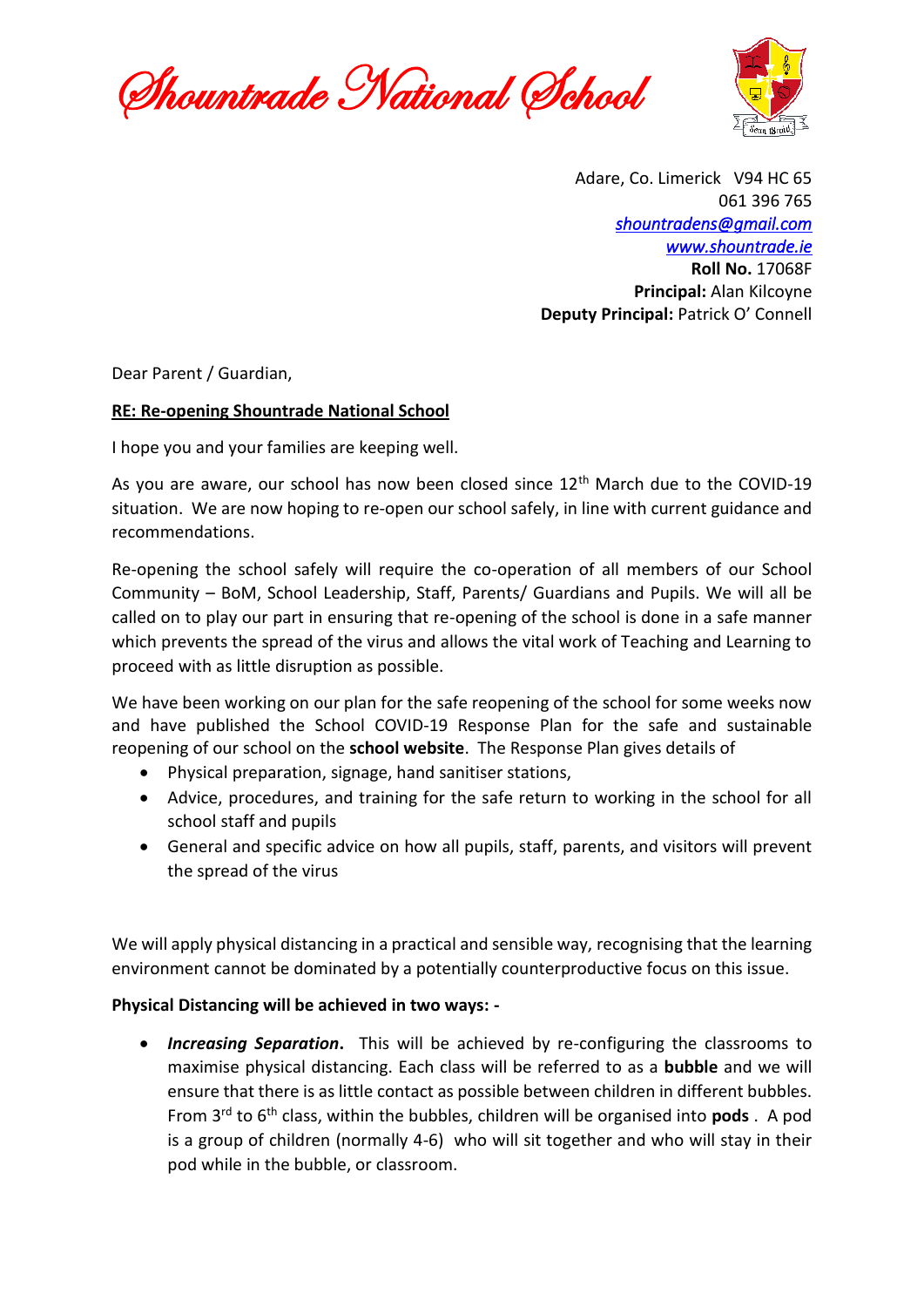Shountrade National School



• *Decreasing Interaction*. This will be achieved by decreasing the potential for children from different bubbles to interact. There will be marked routes for various bubbles to enter and exit the school and to access their classrooms. Both school breaks will be staggered. The school yard will be divided into three sections, one section each for Juniors Infants, Senior Infants, and  $1<sup>st</sup>/2<sup>nd</sup>$  Class. Those three sections are then available for 3rd/ 4th Class, 5th Class and Sixth Class. We will make these routines enjoyable activities for the children, emphasising safety at all times.

While all children will be welcome back to school, we would remind parents/guardians that, where children are displaying colds, coughs, or flu like symptoms, they should not be sent to school. Children who display such symptoms in school will be isolated and parents asked to collect them from the school.

Children who have travelled from countries not on the Green List should not attend school during the 14-day self-isolation period – all families must **Complete** and **Forward** the attached **Declaration** ( attached to this Email) – 2 forms of the declaration available, please complete one and send to [shountradecovidreturn@gmail.com](mailto:shountradecovidreturn@gmail.com) by Monday 24<sup>th</sup> of August.

# Unfortunately, any family who does not complete and return the Declaration by Email will not be allowed to return to school.

Further information on COVID-19 symptoms in children is available at: -

## <https://www2.hse.ie/conditions/coronavirus/if-your-child-has-symptoms.html>

Teachers will make children aware of the proper hygiene procedures regarding hand washing and etiquette related to sneezing, coughing, or spitting. We would be grateful if you could also emphasise safe behaviour in this regard to your children at home as part of the preparation for returning to school.

I would also like to highlight certain procedures that will be put in place as in our school response plan:

Here are some of the control measures that are being put in place:

## *Procedures:*

• Classes will be structured into Class Bubbles (a class grouping which stays apart from other classes as much that is practical) and from 3<sup>rd</sup> to 6<sup>th</sup> classes, Class Bubbles will be divided into 'Pods'(discrete groups) to the extent that is practical. There will be 1m between 'Pods' where possible.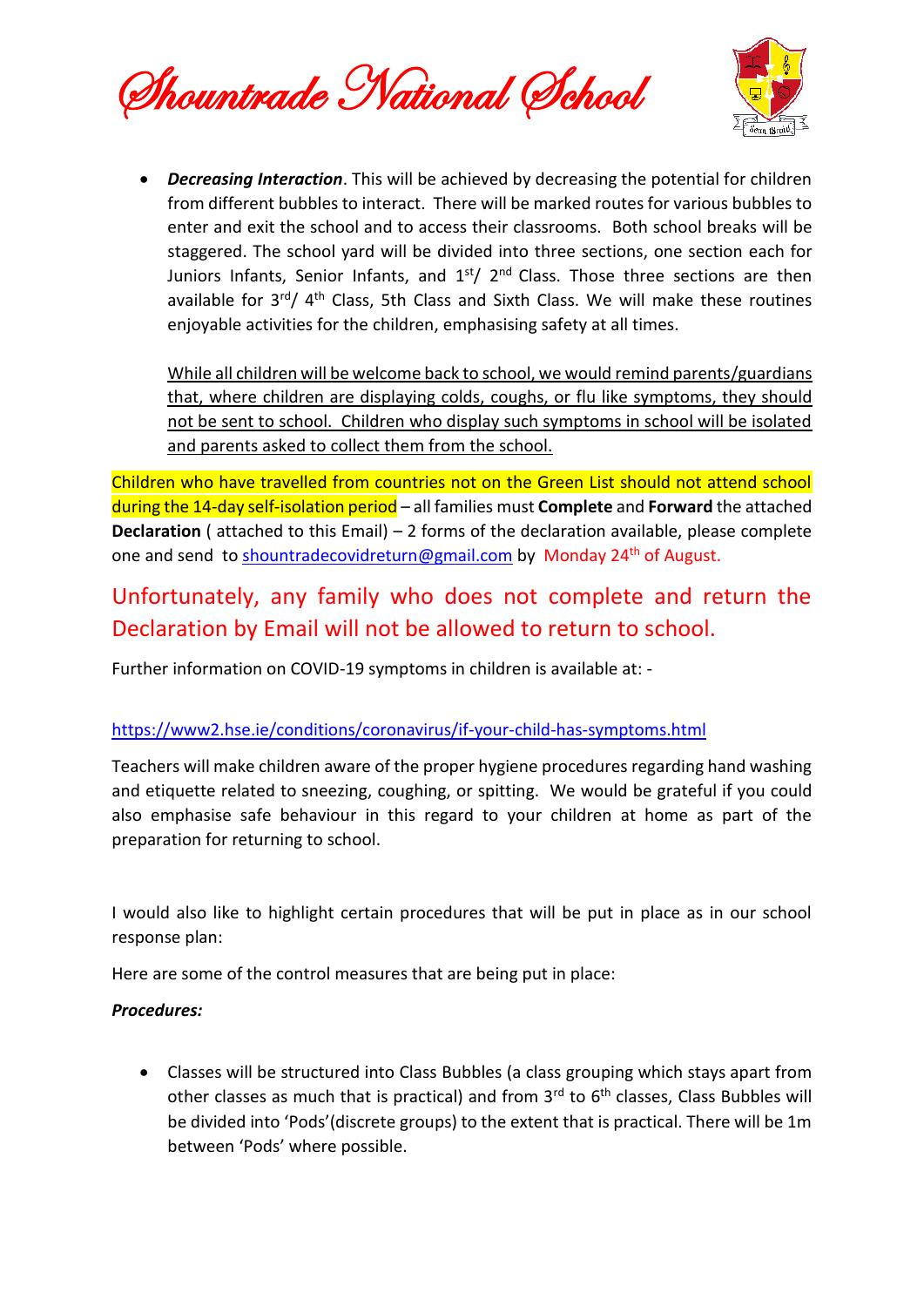Shountrade National School



# • **Formal Lessons**

Junior Infants to  $4<sup>th</sup>$  class will begin at 9 00 am. 5<sup>th</sup> Class and 6<sup>th</sup> Class will begin at 9.05 am.

• Arrangements for dropping off and picking up pupils from the school facility are organised to maintain, as far as is reasonably practicable, a safe social distance between drivers/parents/guardians and all school staff.

# • **Entrances.**

To avoid crossing paths on entry and exit we are now using 3 access points for pupils. **RED Entrance=** Fire exit at end of school building. **WHITE Entrance=** Main school door. **BLUE Entrance=** Door at the top of school (old Building)

*NOTE-* The pupils entering these areas need to do so through the gate opposite Entrance

#### *GATES.*

**RED=** Gate at hurling pitch. **WHITE=** Main school gate **BLUE=** Gate at the top of school wall at old building side.

*Note:-* There are coloured footprints on the school yard to highlight these points of entry.

Junior Infants and 1st/ 2nd Class- **RED entrance** Senior Infants and 3r/ 4th Class- **WHITE entrance** 5 th and 6th Class- **BLUE entrance**

## **1. Dropping pupils to school**

- Nobody is permitted on the school grounds until **8 45 am**. From **8 45 am** children will walk to their classrooms/Bubble and congregating in the school yard or at the school gate is strictly prohibited. If people arrive before **8 45 am,** they are asked to wait in their cars.
- Parents/ Guardians of Junior and Senior Infants are permitted to walk their children to the school gate entrance.
- We encourage Parents/ Guardians from  $1<sup>st</sup>$  to  $6<sup>th</sup>$  Class to allow children to enter school as quick as possible and independently if they can.
- This is to avoid any congregating at school gate.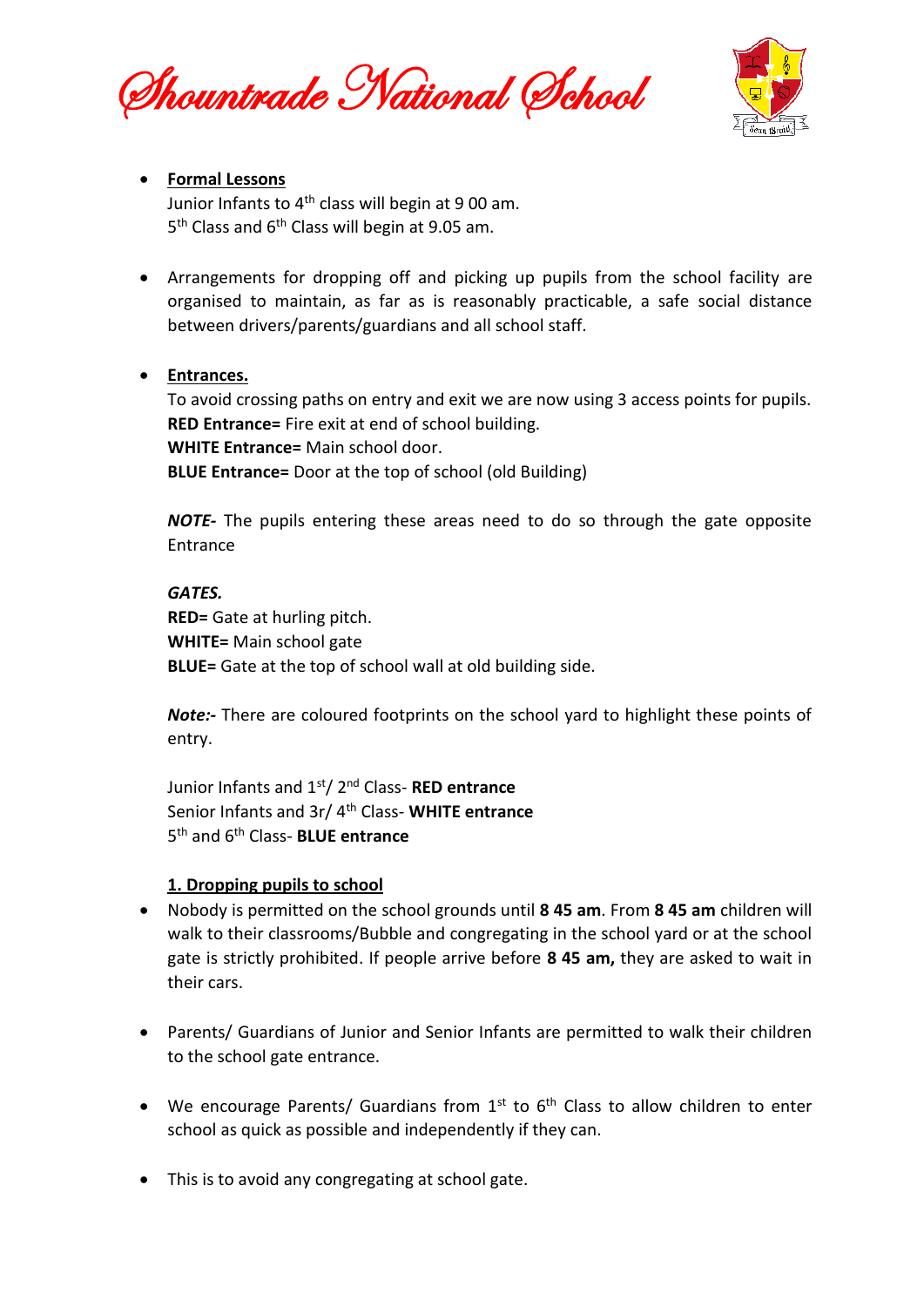Shountrade National School



• Parents/ Guardians are not permitted on the school yard/grounds.

# **2. Collection of pupils.**

- Junior Infants and Senior Infants: At 1 40 pm, infants will be collected Parents/ Guardians of infants are encouraged to adhere to social distancing protocols. Parents of Junior and Senior Infants are permitted to collect their children at the school gate entrance.
- 1 st Class to 6th Class:- **Staggered** At 2 40 pm children will leave the school in a staggered manner.  $1<sup>st</sup>/2<sup>nd</sup>/3<sup>rd</sup>/4<sup>th</sup>$  will leave at 2 40 pm, and  $5<sup>th</sup>$  and  $6<sup>th</sup>$  will leave at 2 45 am. We encourage Parents/ Guardians from  $1^{st}$  to  $6^{th}$  Class to encourage their child/ children to make their way from the school yard to Parent/ Guardian as quick as possible and independently if they can.
- This is to avoid any **congregating at school gate**.

**NOTE**: Supervision will be on the school yard until **2.50pm**

**This system will apply rain, hail, or shine so please ensure that your child comes to school prepared for the weather every day! - thank you.**

**3. Break Times. Breaks-** *Staggered***-There are 3 designated yards sections NOTE-Classes/Bubbles will not be mixing during break times**

• **SOS:** Junior Infants/ Senior Infant/ 1st Class and 2nd Class 10.50 to 11.00

3<sup>rd</sup>/ 4<sup>th</sup>/5<sup>th</sup> and 6<sup>th</sup> class 11.00 to 11.10

• **LÓN:** Junior Infants/ Senior Infant/ 1st Class and 2nd Class 12.30 to 1.00

3<sup>rd</sup>/ 4<sup>th</sup>/5<sup>th</sup> and 6<sup>th</sup> class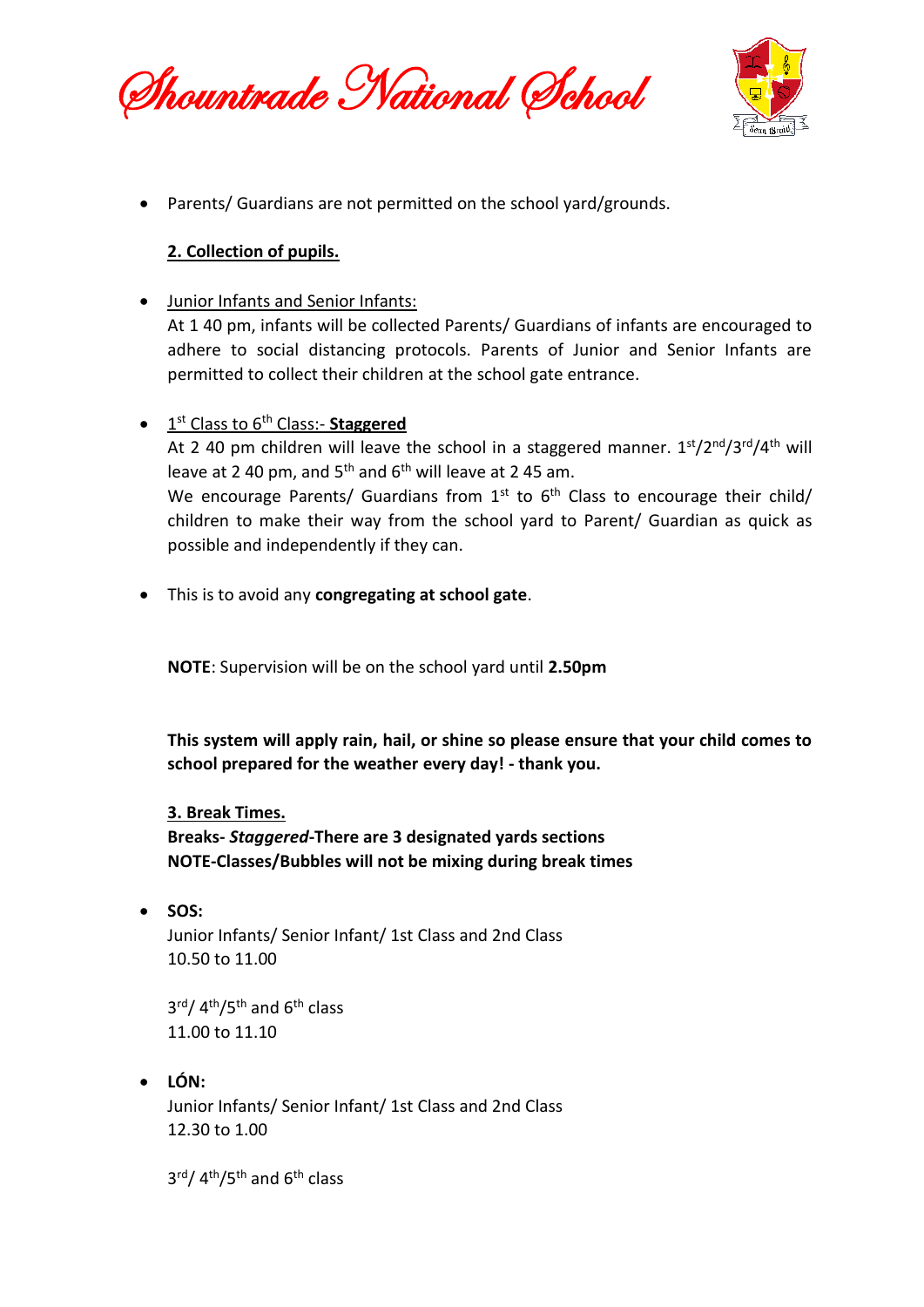Shountrade National School



1.00 to 1.30

• **Physical Education:** We have introduced a continuous timed daily WJR- Walk/Jog/ Run to each class/ Bubble (Weather Permitting).

#### **Junior Infants-2 Minutes**

**Senior Infants- 3 Minutes**

**1 st Class/ 2nd Class- 4 Minutes**

- **3 rd Class/ 4th Class- 5 Minutes**
- **5 th Class/ 6th Class- 6 Minutes**

#### *GENERAL:*

• **P.E.-** Children are asked to wear *School tracksuit* on **Wednesday, Thursday, and Friday** for 2020/ 2021 in order to facilitate the timetabling of an assigned day for 2 classes each week. **NOTE:** the school Halla will not be used for P. E.

- **Siblings:** Junior and Senior Infants who have siblings in older class can remain in their Bubble until 2 40pm and 2 45 pm depending on time of sibling collection.
- There will be a no hand shaking and no hugging policy in place.
- Any pupil exhibiting signs/ symptoms of Covid-19 or has been exposed to a confirmed case **SHOULD NOT** attend school.
- There will be no SOFT toys in use in school for 2020/2021.
- Hand sanitizers will be available throughout at entry and exit points, entrances to classrooms, computer room and staffroom. Hand washing facilities will be provided in each classroom.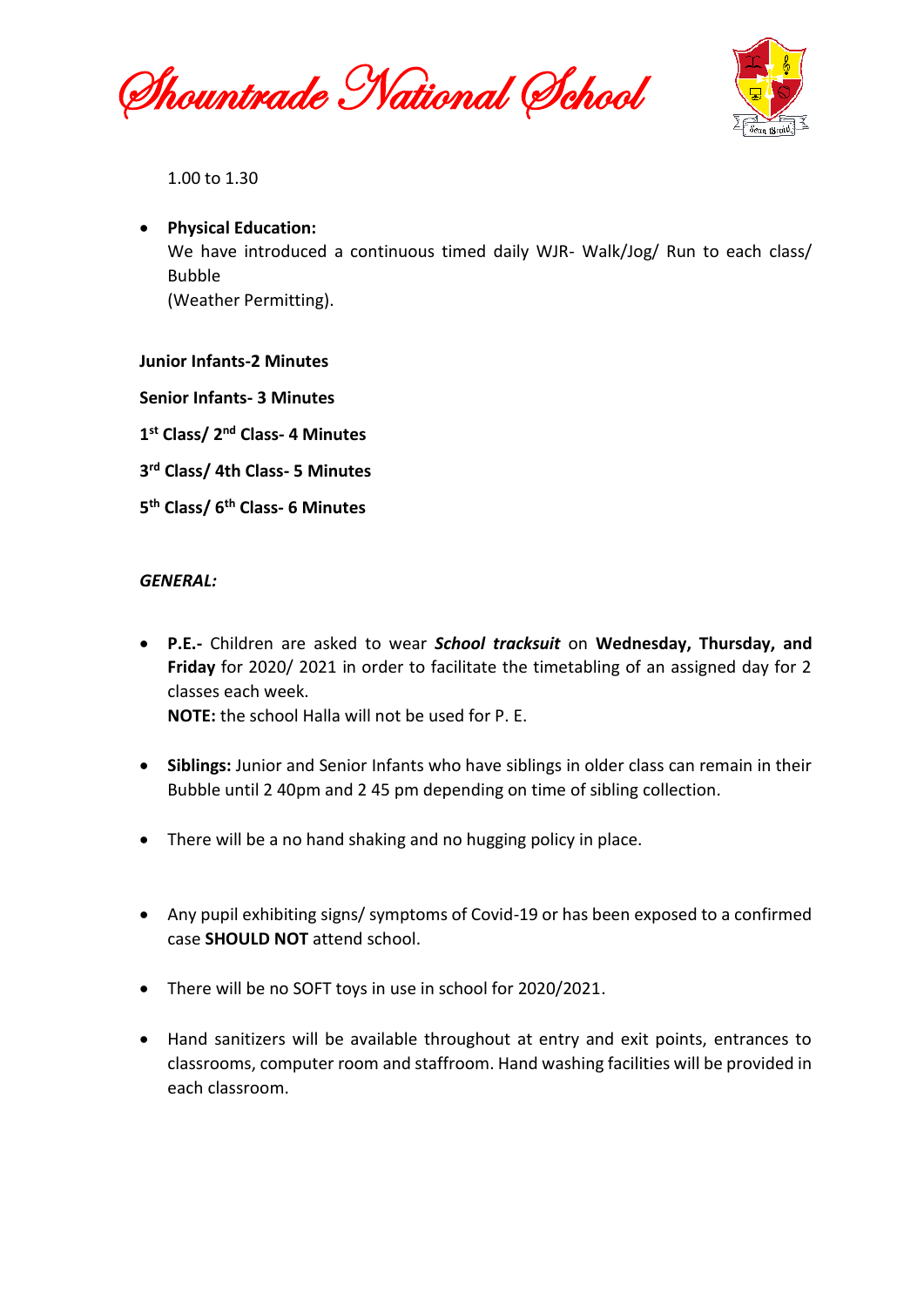Shountrade National School



- Strict handwashing and sanitizing routines will be in place.
- Sharing of resources will be minimised. Tablets, desktops, laptops etc will be wiped down after use.
- **Lunches-** Parents/ Guardians must ensure that children bring their lunches to school to avoid adults having to come to the school during the day. Pupils will eat their lunches at their desks. Desks will be clear when eating. Pupils will sanitise hands prior to eating. Pupils will not share food or drinks with other children.
- **Waste-** For 2020/ 2021. Each classroom will only have 2 bins, a pedal bin for all paper towels and tissues used and a general bin for both paper and compost. This is to minimise any potential spreading.
- **Stationery-** The sharing of stationery among students is not allowed, so please ensure that each pupil has their full pencil case with them daily. If not, a phone call will be made to see if it is possible to bring to school. Please ensure that each stationery piece is clearly labelled.
- There is a suitable area in place as an isolation area in the event of a suspected case of Covid19.
- Classrooms to be ventilated as much as is practical, windows and doors to be left open as much as possible. Only teachers are allowed to open/close internal doors with the exception of toilet doors.
- All staff will have to undertake and complete Covid 19 Induction training prior to returning to school.
- Staff will be required to be wear face coverings within the school facility according to current occupational and public health guidance if a 2metre distance cannot be ensured.
- **Visitors-** Access to the school building will be limited to school staff and students with the exception of visitors for essential purposes. Arrangements for necessary visitors such as contractors and parents/guardians for essential purposes must be made in advance with the Principal or staff member. Visitors will be received inside the main entrance and will be subject to the same controls that apply to staff. A contact tracing log will be maintained.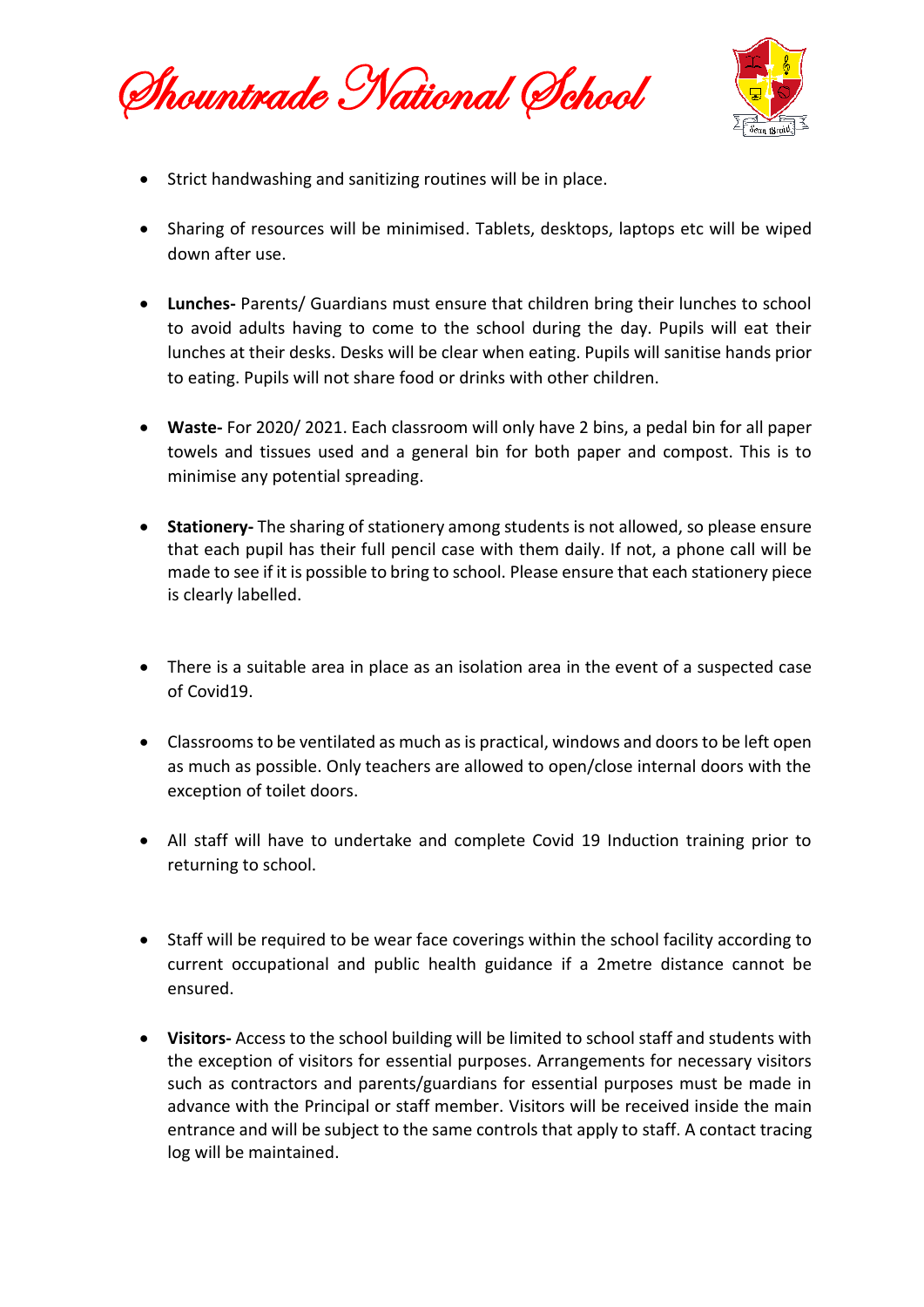Shountrade National School



- **Early Collection-** Any child who is now being collected before the end of the School Day or returning to school after being collected early in the school day, needs to be **signed in** /**out** in the school office before leaving or returning to class. The SIGN- IN book is in the School Office. (This will continue after the Covid measures are not in use anymore).
- **Supporting the learning of children who cannot attend school-** A medical certificate to support this is advised by the Department of Education and Skills. If a child is not able to attend school for an extended period of time, the class teacher (and/ or the Special Education Teacher, where relevant) will provide work to support the pupil's learning at home and this will be shared with parents and guardians.
- **Parent/ Guardian INFORMATION-** The majority of parents/ guardians have already provided an Email address at which the school can contact them This will be especially important if the school, or parts of the school have to close due to HSE advice. Parents/ Guardians are asked to please ensure the school have the most up to date Email and Phone Number. Also, if these details change at any stage to please inform the school immediately.
- **Office Hours-** Mary, our school secretary is in school office Tuesday, Wednesday, Thursday from 9.00am to 2.30pm and Friday from 9.00am to 1pm.
- **CONTINUUM OF SUPPORT-** This year Shountrade National School will be engaging fully with the continuum of support. This is a wonderful model of Special Education. In early September I will be forwarding home a Parent Letter as to how it works. The continuum of Support will begin for all pupils concerned on Monday the  $14<sup>th</sup>$  of September. After each pupils File is ready a meeting will be scheduled via a phone call to explain and discuss how your child will be supported through the Continuum of Support and to accept verbal consent for the support. These meeting via phone call will all take place before Monday the 14<sup>th</sup> of September.

**Please familiarise yourself with all control measures as set out in school response plan and risk assessment. (under policies) At** *[www.shountrade.ie](http://www.shountrade.ie/)* 

#### Also Attached.

Our Covid 19 Policy Statement and Risk Assessment is also included in this response plan.

We are really looking forward to welcoming our children back to school and will be doing **all**  that we can to ensure that the return to school is a safe and enjoyable experience for the children.